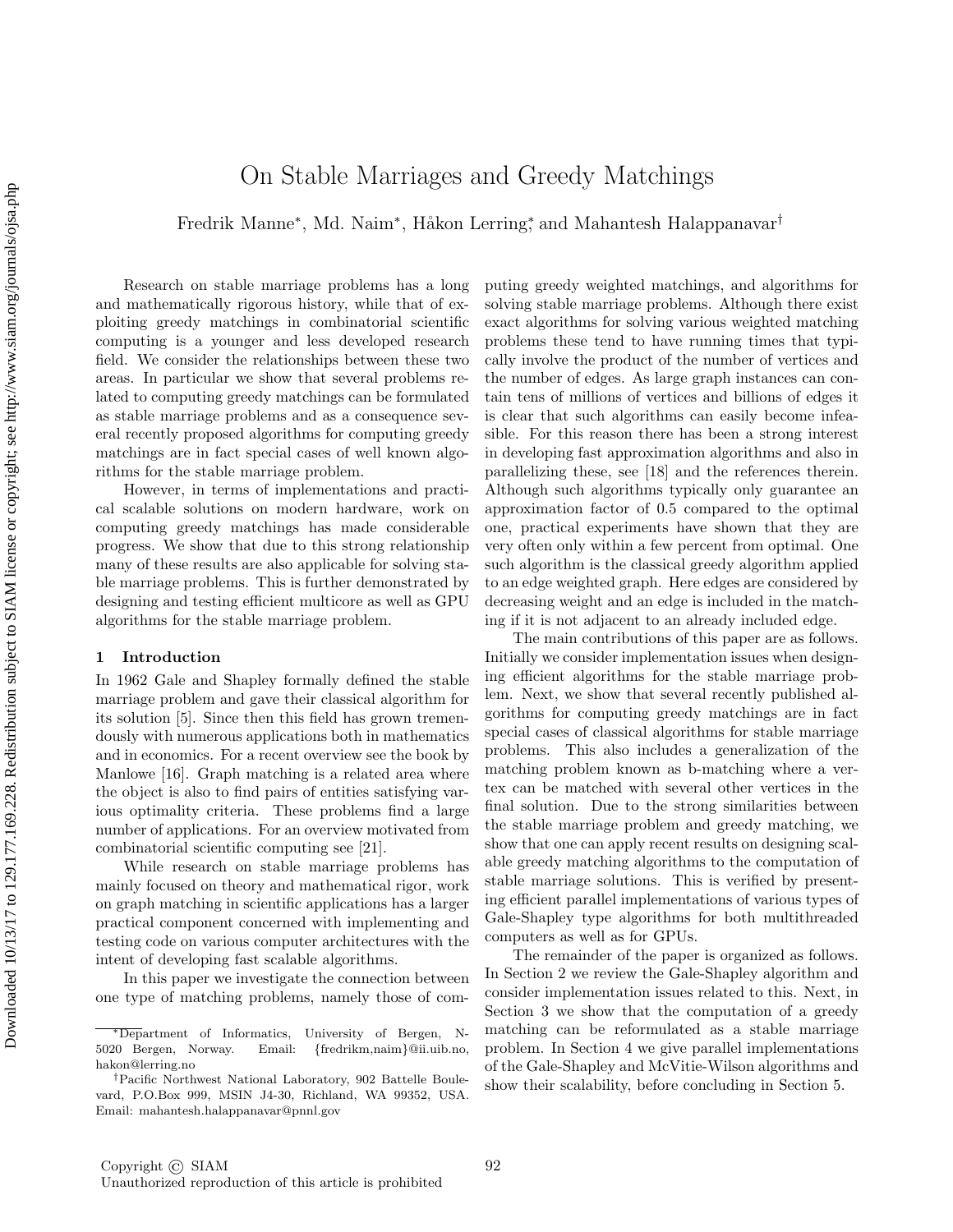#### 2 The Stable Marriage Problem

In the following we review the stable marriage (SM) problem and how it can be solved using the Gale-Shapley algorithm and consider some implementation issues. Finally, we review some generalizations of the SM problem.

The SM problem is defined as follows. Let L and R be two equal sized sets  $L = \{l_1, l_2, \ldots, l_n\}$  and  $R = \{r_1, r_2, \ldots, r_n\}$ . The entries in L are typically referred to as "men", while the entries in  $R$  are referred to as "women". Every man and woman has a total ranking of all the members of the opposite sex. These give the "desirability" for each participant to match with a member of the other set. The object is to find a complete matching  $M$  (i.e. a paring) between the entries in L and R such that no two  $l_i \in L$  and  $r_i \in R$  both would obtain a higher ranked partner if they were to abandon their current partner in M and rematch with each other. Any solution satisfying this is stable.

Gale and Shapley [5] defined the stable marriage problem and also proposed the first algorithm for solving it. The algorithm operates in rounds as follows. In the first round each man in L proposes to his most preferred woman in R. Each woman will then reject all proposals except the one she has ranked highest. In subsequent rounds each man that was rejected in the previous round will again propose to the woman which he has ranked highest, but now disregarding any woman that he has already proposed to in previous rounds. Gale and Shapley showed that this process will terminate with each man in L being matched to a woman in R and that this solution is stable. Although an SM instance can have many stable solutions, the Gale-Shapley algorithm will always produce the same one.

An important variant of this problem is when each participant has only ranked a subset of the opposing participants. This is known as the stable marriage problem with incomplete lists (SMI). Any solution M to an SMI instance must then in addition to being stable, also consists of mutually ranked pairs  $(l_i, r_j)$ . The SMI problem is solved by the Gale-Shapley algorithm, but the solution might not be complete leaving some participants unmarried [5]. There exists a number of variants of the SM problem, for two comprehensive surveys see the books [9, 16]. In the following we will only consider the classical SM and SMI problems.

The original Gale-Shapley algorithm is described as operating in rounds, where only the men who were rejected in round t will propose in round  $t + 1$ . It is not stated in which order the proposals in a round should be made or what kind of data structures to use. If one traverses the men in  $L$  in their original order in each round and lets each rejected man propose once it is discovered, then the men always propose in the same relative order in each round. The running time of such a scheme is  $\Theta(n^2)$  even for an instance of SMI. If one is willing to forgo the requirement that the proposals in each round must be made in the same relative order then it is not hard to design an implementation of the Gale-Shapley algorithm with running time proportional to the number of actual proposals made. To do this one maintains a queue  $Q$  of men waiting to make their proposals. Initially  $Q = L$  and in each step of the algorithm the man at the front of the queue gets to propose to his current best candidate  $r_i \in R$ , and any rejected  $l_i$  is inserted at the end of the queue. This will ensure that all men rejected in round  $t$  gets to propose before any man rejected in round  $t + 1$ , but the relative order among the men might not always be the same. The algorithm terminates when the queue is empty.

One simple enhancement of the Gale-Shapley algorithm is that no  $l_i \in L$  should propose to an  $r_i \in R$  who already has a proposal from someone whom  $r_i$  ranks higher than  $l_i$ , as such a proposal will be rejected. Thus each  $l_i$  should propose to his most preferred  $r_j$  where  $l_i$  has not already been rejected and where  $r_i$  ranks  $l_i$ higher than her current best proposal (if any). This means that it is sufficient to only maintain the current best proposal for each  $r_i$ . When the algorithm terminates these proposals will make up the solution. We give our complete implementation of the Gale-Shapley algorithm in Algorithm 1.

In Algorithm 1 each  $r_j$  has a variable suitor( $r_j$ ) initialized to NULL that holds her current best proposal. Similarly,  $ranking(r_j, l_i)$  returns  $r_j$ 's ranking of  $l_i$  (as a number in the range 1 through *n*). We define  $ranking(r_j, NULL) = n + 1$  to ensure that any proposal is better than no proposal. The function  $nextCandidate(l_i)$  will initially return  $l_i$ 's highest ranked woman and then for successive calls return the next highest ranked one following the last one retrieved.

For an SM instance it is straight forward to precompute the values of  $ranking()$  in  $O(n^2)$  time. However, for an SMI instance maintaining a complete  $ranking()$ table would require  $O(n^2)$  space and also proportional time to initialize it. In this case it is more efficient to store the value of  $ranking(r_i, l_j)$  together with  $r_i$  in  $l_j$ 's ranking list so that it can be fetched in  $O(1)$  time when needed. These values can be precomputed in time proportional to the sum of the lengths of the ranking lists. To do this one first traverses the women's lists building up lists for each man  $l_j$  with the women that have ranked him along with in what position. Then using an array  $position()$  of length n initially set to 0, the list of each man  $l_i$  is processed as follows. For each woman  $r_i$ that has ranked  $l_j$  we store the value  $l_j$  along with in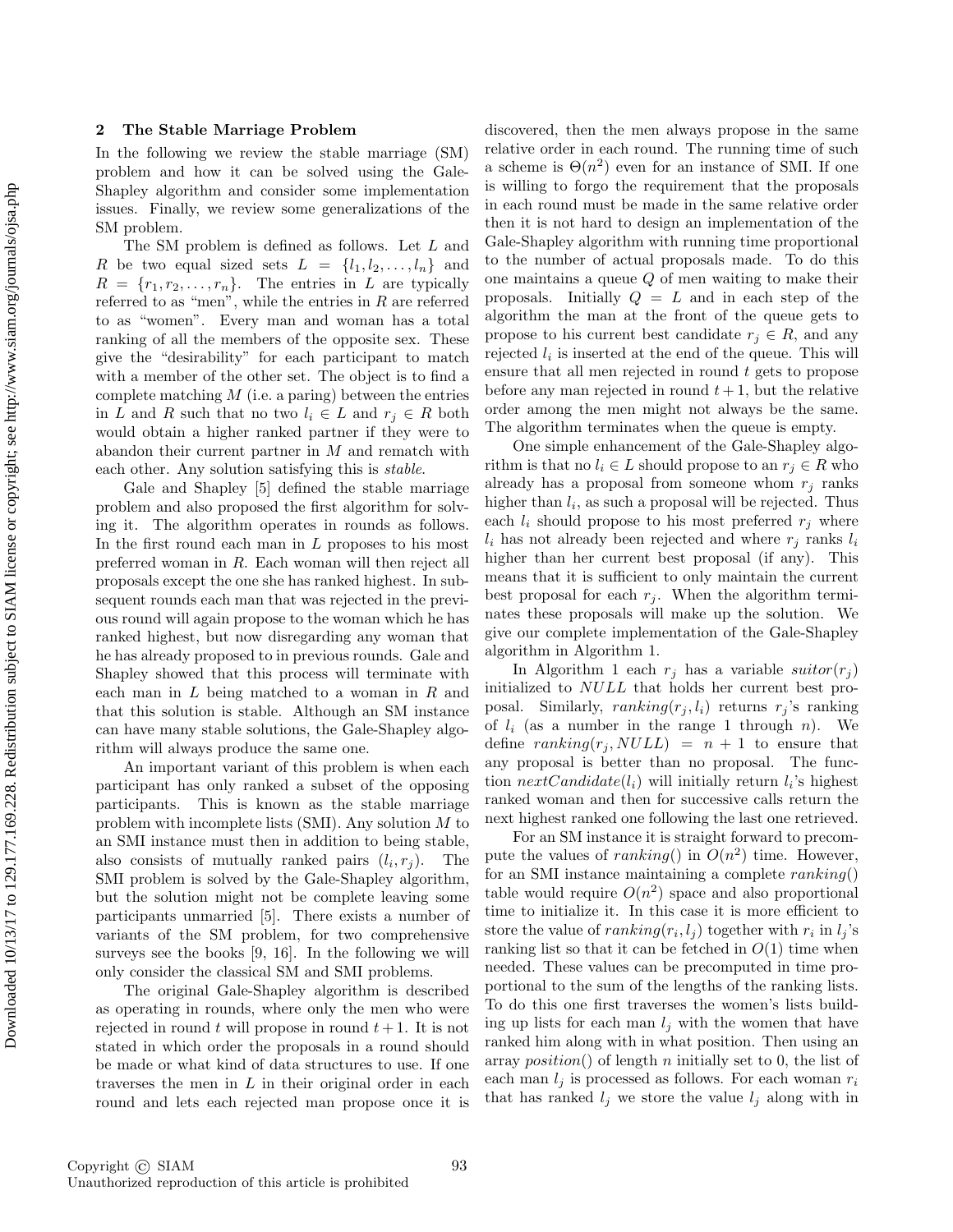what position  $r_i$  has ranked  $l_i$  in  $position(r_i)$ . We next traverse  $l_j$ 's priority list and for each  $r_i$  in the list we look up  $position(r_i)$  and see if it contains  $l_i$ . If so, we fetch  $r_i$ 's ranking of  $l_j$  and store it together with  $l_j$ 's ranking of  $r_i$ . At the same time any  $r_i$  that has not ranked  $l_i$  but which  $l_i$  has ranked can be purged from the priority list of  $l_i$ .

Algorithm 1 The Gale-Shapley algorithm using a queue

1:  $Q = L$ 2: while  $Q \neq \emptyset$  do<br>3:  $u = Q$ . dequeu  $u = Q$ .dequeue() 4:  $partner = nextCandidate(u)$ 5: while  $ranking(partner, u)$ ranking(partner, suitor(partner)) do 6:  $partner = nextCandidate(u)$ 7: **if**  $suitor(partener) \neq NULL$  then<br>8: Q.enqueue(suitor(partner)) 8: Q.enqueue(suitor(partner)) 9:  $suitor(partner) = u$ 

McVitie and Wilson [4] gave a recursive implementation of the Gale-Shapley algorithm. This algorithm also iterates over the men, allowing each one to make a proposal to his most preferred woman. But if this proposal is rejected or if it results in an existing suitor being rejected then the just rejected man recursively makes a new proposal to his best remaining candidate. The recursion continues until a proposal is made such that no man is rejected (because the last proposed to woman did not already have a suitor). At this point the algorithm will continue with the outer loop and process the next man. When all men have been processed the algorithm is finished. It is shown in [4] that the McVitie-Wilson algorithm gives the same solution as the Gale-Shapley algorithm. We note that similarly to the Gale-Shapley algorithm it is possible to avoid proposals that are destined to be rejected because the proposed to woman already has a better offer.

Comparing the two algorithms each man will consider exactly the same women before ending up with his final partner. The only difference is the order in which this is done. While the Gale-Shapley algorithm will maintain a list of men that needs to be matched, the McVitie-Wilson algorithm will always maintain a solution where each man considered so far is matched before including a new man in the solution. We note that one can implement a non-recursive version of the McVitie-Wilson algorithm simply by replacing the queue Q in Algorithm 1 by a stack and replacing the dequeue() and enqueue() operations with  $pop()$  and  $push()$  operations respectively. To see that this will result in the McVitie-Wilson algorithm it is sufficient to first note that the

initial placement of  $L$  in  $Q$  is equivalent to an outer loop that processes each man once. Any rejected man will then be placed at the top of the stack and therefore be processed immediately, similarly to a recursive call in the original algorithm.

Wilson [26] showed that for any profile of womens preferences, if the men's preferences are random, then the expected sum of men's rankings of their mates as assigned by the Gale-Shapley algorithm is bounded above by  $n(1+1/2+\ldots+1/n)$ . Knoblauch [15] showed that this is also an approximate lower bound in the sense that the ratio of the expected sum of men's rankings of their assigned mates and  $(n+1)((1+1/2+\ldots+1/n)-n)$ has limit 1 as n goes to  $\infty$ . Thus if the men's preferences are random then this sum is  $\Theta(n \ln n)$  for large *n*. However, it is not hard to design instances where this sum is  $\Theta(n^2)$ . One such case is when the men have identical preferences.

2.1 Generalizations of SM We next review two generalizations of the SM problem. The stable roommates  $(SR)$  problem consists of a set of n persons, each one with a complete ranking of all the others persons. The objective is now to pair two and two persons together, such that there is no pair  $(x, y)$  of persons where x is either unmatched or prefers  $y$  to its current partner, while at the same time  $y$  is either unmatched or prefers  $x$  to its current partner. Just like for the SM problem, such a solution is stable. Unlike the SM problem there might not exist a solution for an SR instance. If some persons have only ranked a subset of the other participants we get the stable roommates problem with incomplete lists (SRI). Irving gave an algorithm for computing a stable solution to an SRI problem or to determine that no such solution exists [11]. This algorithm operates in two stages, where the first one is similar to the Gale-Shapley algorithm where each person makes, accepts and rejects proposals. The second phase of the algorithm is slightly more involved but does not change the running time of  $O(n^2)$ . For more information on the SR and SRI problems see [9, 16].

In the last generalization each person can be matched with more than one partner. More formally, we are looking for a stable solution to an SM, SMI, SR, or SRI instance where each person  $v_i$  is matched with at most  $b(v_i)$  other persons, where  $b(v_i) \geq 1$ . Being stable again means that no two persons  $v_i$  and  $v_j$  would both obtain a better solution if they were to match with each other, either by dropping one of their current partners or if  $v_i$  has fewer than  $b(v_i)$  partners or if  $v_j$  has fewer than  $b(v_i)$  partners.

For the SM problem this gives us the many-tomany stable assignment problem (MMSA), where each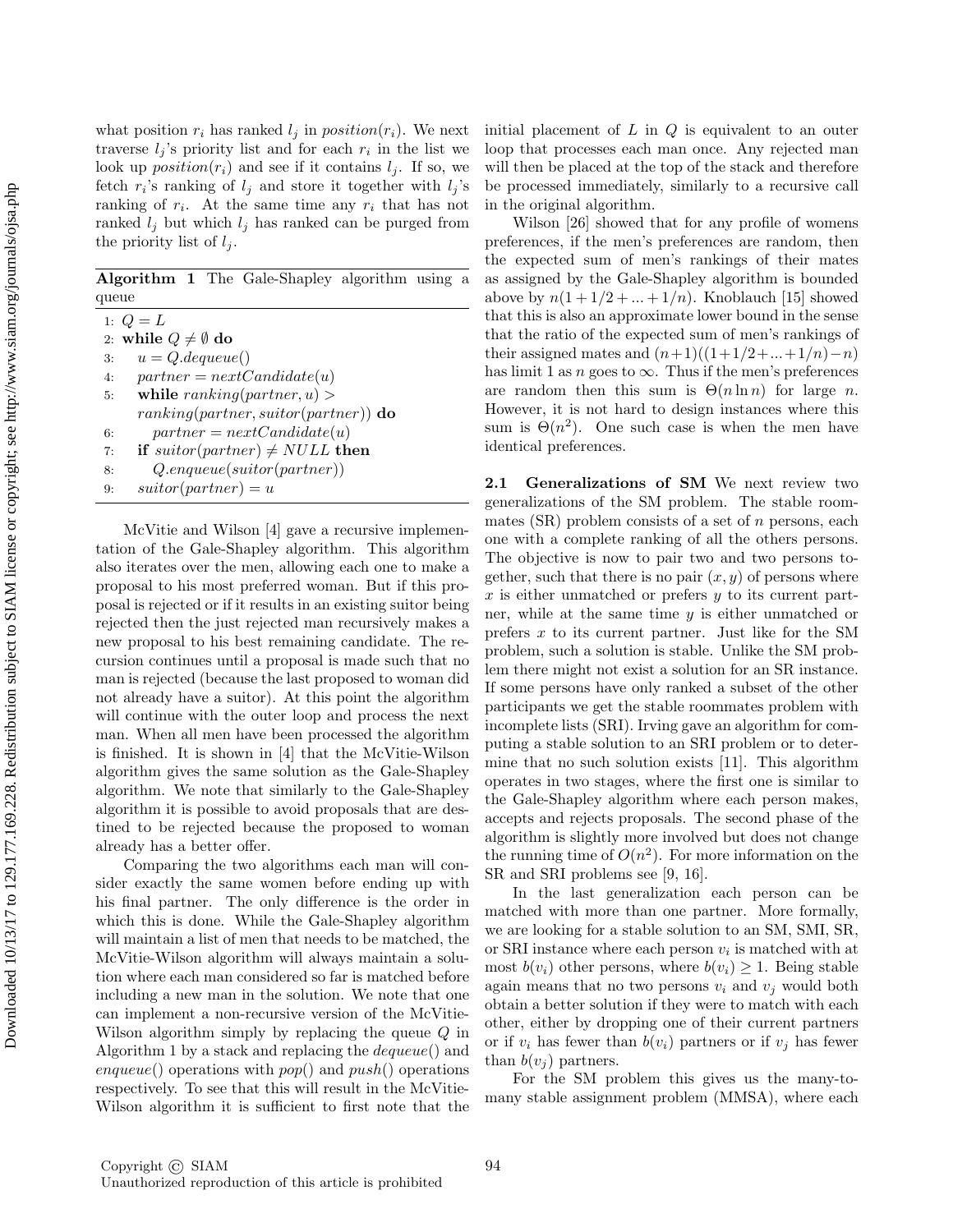"man" and "woman" can be matched with several participants of the opposite sex. This was solved by Ba¨ıou and Balinski [2] who presented a general algorithm based on modelling this as a graph searching problem. Applying the last generalization to an SR instance, gives the stable fixtures problem [12] for which Irving and Scott gave an  $O(n^2)$  algorithm. Similarly to Irving's algorithm for SRI, this also consists of two stages, where the first stage is a natural extension of the Gale-Shapley algorithm to handle that each person can participate in multiple matches.

#### 3 Matching Problems

We next explore the relationship between stable marriages and weighted matchings in graphs. A matching M on a graph  $G(V, E)$  is a subset of the edges such that no two edges in  $M$  share a common end point. For an unweighted graph the object is to compute a matching of maximum cardinality. For an edge weighted graph a typical problem is to compute a matching M such that the sum of the weights of the edges in  $M$  is maximum over all matchings. Another variant could be to compute the maximum weight matching over all matchings of maximum cardinality.

We consider the GREEDY algorithm for computing a matching of maximum weight in an edge weighted graph where all weights are positive. This algorithm considers edges by decreasing weight. In each step the heaviest remaining edge  $(u, v)$  is included in the matching before removing any edge incident on either  $u$  or  $v$ . If the weights of the edges in  $G$  are unique or if a consistent tie breaking scheme is used then it follows that the solution given by Greedy is also unique. In the following we will always assume that this is the case. It is well known that GREEDY guarantees a solution of weight no worse than 0.5 times the weight of an optimal solution. We label the problem of computing a greedy matching in an edge weighted graph as the GM problem.

Given an instance G of the GM problem one can construct an equivalent instance of the SRI problem by sorting the edges incident on each vertex  $u$  by decreasing weight, and letting this be the ranking of  $u$ 's neighbors in the SRI instance. With this construction a solution to the GM problem is equivalent to a stable solution of the corresponding SRI problem. Consider the heaviest edge  $(u, v)$  in the graph. This is included in the GM solution and the corresponding vertex pair must also be part of any solution to the SRI instance, otherwise this solution would not be stable as both  $u$  and  $v$  would prefer to match with each other over any other partner. We can thus include  $(u, v)$  in the solutions to both instances and also remove u and v from further consideration. For the GM problem this means that any edges incident on

either  $u$  or  $v$  are removed and for the SRI instance  $u$ and v are removed from all ranking lists. One can then repeat the argument using the heaviest remaining edge, and it follows by induction that the two solutions are identical. It is also clear that the corresponding SRI instance always has a unique stable solution.

The above construction implies that the solution given by Greedy is stable in the sense that there does not exist an edge  $(u, v) \notin M$  such that the weight of M would increase if  $(u, v)$  was added to M while removing any edges incident on either u or v from M. This observation is often stated as that the solution given by Greedy does not contain any augmenting path containing three or fewer edges. An augmenting path of length  $k$  is a path containing  $k$  edges starting with an edge in M and then alternating between edges not in  $M$  and edges in  $M$ , such that if one was to replace all the edges on the path that belong to  $M$  with those that are not in  $M$  then the weight of the solution would increase.

We next show that the solution given by GREEDY can also be obtained by solving an associated SMI (or SM) instance. To the best of our knowledge this result has not been shown previously.

Given an instance of the GM problem on an edge weighted graph  $G(V, E)$ . We define an SMI instance  $G'$  from  $G$  as follows. Let  $L$  and  $R$  be the sets of men and women respectively, both of size  $n = |V|$ . Any man  $l_i$  will include exactly those  $r_i$  in its ranking where there is an edge  $(v_i, v_j) \in E$ . As the edges in G are not directed, this also means that  $l_j$  will rank  $r_i$ . Similarly, any woman  $r_j$  will include exactly those  $l_i$  in her ranking where there is an edge  $(v_i, v_j) \in E$ . Both men and women order their lists by decreasing weight of the corresponding edges in G. Thus every  $(v_i, v_j) \in E$ gives rise to four rankings in  $G'$ . We call the two pairs  $(l_i, r_j)$  and  $(l_j, r_i)$  for the corresponding pairs of  $(v_i, v_j)$ .

LEMMA 3.1. Given a graph  $G$  with SMI instance  $G'$  as described above and let M be the greedy matching on G. Then the pairs in  $G'$  corresponding to the edges in M make up the unique solution to the SMI problem on  $G'$ .

Proof. The proof is by induction on the edges of M considered by decreasing weight. Let  $(v_i, v_j)$  be the edge of maximum weight in  $G$ . Then  $(v_i, v_j) \in M$ and it also follows from the construction of  $G'$  that  $l_i$ will rank  $r_i$  highest. Similarly,  $l_i$  will also have the highest ranking among the men ranked by  $r_j$ . Thus  $(l_i, r_j)$  must be included in any stable solution of G'. A similar argument shows that the edge  $(l_i, r_i)$  will also be included in such a solution.

Assume now that the pairs in  $G'$  corresponding to the  $k \geq 1$  heaviest edges in M must be included in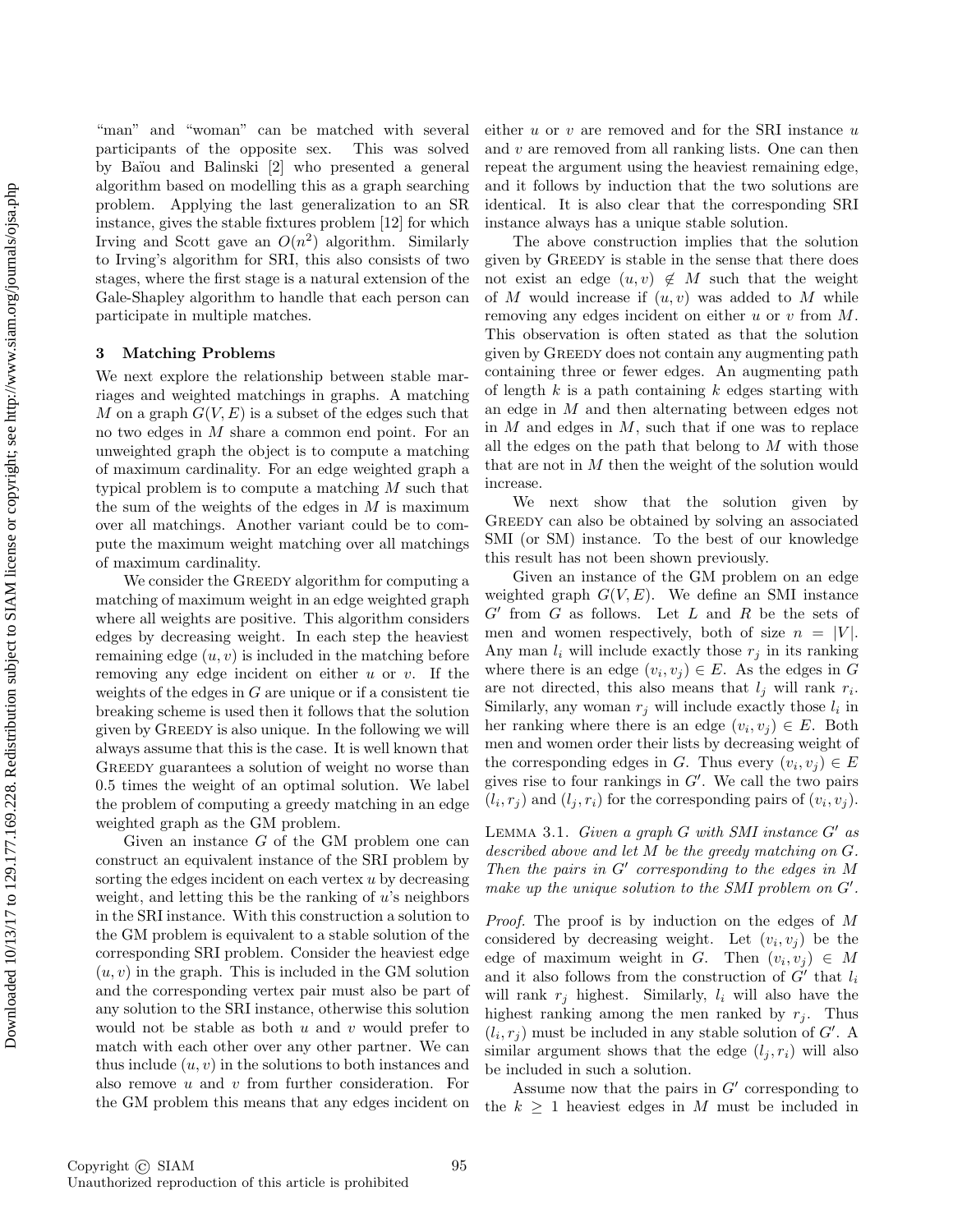any stable solution and consider the two pairs  $(l_s, r_t)$ and  $(l_t, r_s)$  corresponding to the  $k + 1$ st heaviest edge  $(v_s, v_t)$  in M.

It is clear that any solution where  $l_s$  is matched to a woman that he has ranked after  $r_t$  while at the same time  $r_t$  is matched to a man that she has ranked after  $l_s$ , cannot be stable as both  $l_s$  and  $r_t$  would be better of if they were to match with each other. Thus if  $(l_s, r_t)$ is not included in a stable solution at least one of  $l_s$ and  $r_t$  must be matched to a partner which he or she has ranked higher than the other one of  $\{l_s, r_t\}$ . Assume therefore that  $l_s$  is matched to  $r_u$  and that  $l_s$  has ranked  $r_u$  higher than  $r_t$ , implying that the weight of  $(v_s, v_u)$ is greater than the weight of  $(v_s, v_t)$  in G. But since  $(v_s, v_t) \in M$  it follows that  $(v_s, v_u) \notin M$ . Thus  $v_u$  must be matched to some other vertex  $v_z$  in M. And since  $(v_s, v_u) \notin M$  the weight of  $(v_u, v_z)$  must be greater than that of  $(v_s, v_u)$ . By the induction hypothesis the pairs in  $G'$  that correspond to the k heaviest edges in M must be included in any stable solution in  $G'$ . It therefore follows that  $l_z$  must be matched to  $r_u$  in any stable solution on  $G'$  contradicting that  $l_s$  is matched to  $r_u$ . A similar argument shows that  $r_t$  cannot be matched to any man in  $L$  to which she gives higher priority than she gives to  $l_s$ . Thus the pair  $(l_s, r_t)$  must be in any stable solution in  $G'$ . The argument for why  $(l_t, r_s)$  also must be included in a stable solution is analogous. It follows that any pair in  $G'$  corresponding to an edge in M must be part of a stable marriage in  $G'$ .

It only remains to show that once the pairs corresponding to the edges in  $M$  have been included in the solution  $M'$  to  $G'$ , then it is not possible to match any other pairs in G'. If M' contains a pair  $(l_i, r_j)$  in addition to the pairs corresponding to the edges in  $M$  then  $(v_i, v_j) \notin M$  and neither  $v_i$  nor  $v_j$  can be matched in M. But since  $l_i$  has ranked  $r_j$  (and vice versa) it follows that  $(v_i, v_j) \in E$  and that M can be expanded with  $(v_i, v_j)$ . This contradicts that M is maximal and the result follows.

We next consider the b-matching problem which is a generalization of the regular weighted matching problem similar to the many-to-many stable assignment problem and the stable fixtures problem. A b-matching on G is a subset of edges  $M \subseteq E$  such that every vertex  $v_i \in V$  has at most  $b(v_i)$  edges in M incident on it. The objective is to compute the b-matching of maximum weight. A 0.5 approximation can again be computed using the greedy algorithm that selects edges by decreasing weight and whenever  $b(v_i)$  edges incident on  $v_i$  have been selected, the remaining edges incident on  $v_i$  are removed [19]. Setting  $b(v_i) = 1$  for all  $v_i \in V$ gives a regular (one) matching.

It is straight forward to see that the stable fixtures

problem is also a generalization of greedy b-matching. Given an instance of the greedy b-matching problem, one can also construct an equivalent many-to-many stable assignment instance by setting the bounds  $b(l_i)$ and  $b(r_i)$  equal to  $b(v_i)$ . A proof similar to that of Lemma 3.1 shows that these two problems have equivalent solutions.

3.1 Algorithmic Similarities As a consequence of the fact that the solution given by GREEDY can be obtained by either solving a properly designed instance of SMI or SRI, any algorithm that solves either of these two problems can also be used to compute a greedy weighted matching. This process can be simplified as it might be possible to run an SMI or SRI algorithm directly on the original graph. Let  $G$  be an instance of  $GM$  and  $G'$  its corresponding SMI instance. Also let  ${r_{s_1}, r_{s_2}, \ldots, r_{s_f}}$  and  ${l_{t_1}, l_{t_2}, \ldots, l_{t_g}}$  be the ranked lists of  $l_i$  and  $r_i$  respectively. Then if follows from the construction of G' that  $f = g$  and that  $s_k = t_k$  for all  $k$ . Thus any proposal made to  $r_i$  could be handled directly by  $l_i$  as he has the same information as  $r_i$ . It follows that one can merge  $l_i$  and  $r_i$  into one node  $v_i$ that handles making, accepting, and rejecting proposals related to  $l_i$  and  $r_i$ . In this way both the Gale-Shapley and the McVitie-Wilson algorithm can be used directly on edge weighted general graphs to compute greedy matchings, but now using edge weights to rank potential partners. Irving's algorithm [11] for solving the SRI problem consists of two stages, of which the first is exactly this algorithm used on a general graph. If the rankings in an SRI instance are based on edge weights from a GM instance then the first phase will produce the greedy solution which is stable, thus making the second phase of the algorithm redundant.

Previous efforts at designing fast parallel greedy matching algorithms have been based on the notion of dominant edges. These are edges that are heavier than any of their neighboring edges. Preis showed that an algorithm based on repeatedly including dominant edges in the matching while removing any edges incident on these will result in the same solution as GREEDY [22]. Based on this observation Manne and Bisseling developed the pointer algorithm [17], which was further enhanced by Manne and Halappanavar in the SUITOR algorithm  $[18]$ . We note that the SUITOR algorithm is identical to the McVitie-Wilson algorithm applied to a general edge weighted graph, while the pointer algorithm has strong resemblances to the Gale-Shapley algorithm as outlined in Algorithm 1.

The same type of relationship also holds true between the greedy b-matching problem and the manyto-many stable assignment problem. The algorithm pre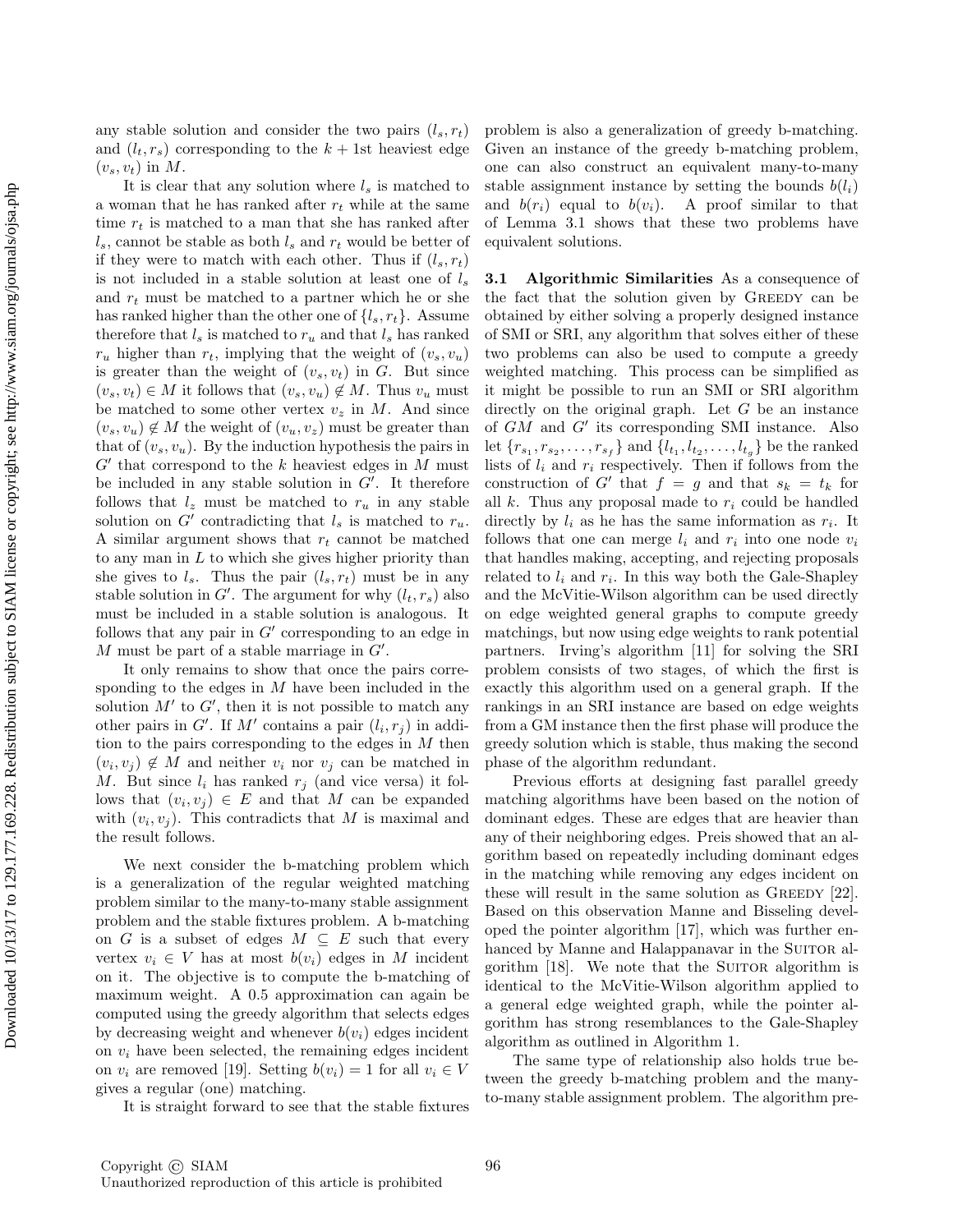sented in [2] can be instantiated to solve the b-matching problem using a Gale-Shapley type algorithm where a vertex v will accept the  $b(v)$  best offers at any given time. We note that this is the same algorithm as the one presented in [7] and also [13] for computing a greedy b-matching. In [13] the authors experiment with what they call delayed versus eager rematching of rejected suitors. The difference between these two variants is the same as that between a Gale-Shapley and a McVitie-Wilson style algorithm.

## 4 Experiments

As shown in Section 3 much of the theory for greedy matching algorithms are mainly restricted versions of previous results from the theory of stable marriages. However, the work on greedy matchings has to a large extent been driven by a need for developing scalable parallel algorithms for use in scientific applications. This has lead to the implementation of Gale-Shapley and McVitie-Wilson type matching algorithms on a large variety of architectures, including distributed memory machines [3, 17], multicore computers [10, 14, 18], and GPUs [1, 20].

There has been less emphasis on implementations and developing working code for the stable marriages problem. We believe that much of the work done on greedy matchings can easily carry over to developing efficient code for stable marriage problems. To show the feasibility of this we have developed shared memory implementations of both the Gale-Shapley and McVitie-Wilson algorithms. We used OpenMP to parallelize the Gale-Shapley algorithm and both OpenMP and CUDA for parallelizing the McVitie-Wilson algorithm.

In weighted matching both endpoints of an edge  $(u, v)$  evaluates the importance of the edge to the same number, i.e. the weight of the edge. Whereas in the stable marriage problem both  $u$  and  $v$  assign their own ranking of the other. Thus the main difference between greedy matching algorithms such as those presented in [17, 18] and the Gale-Shapley algorithm is that in the latter, a man who makes a proposal evaluates his chance of success based on the woman's ranking, instead of on a common value. Another difference is that it is typically not assumed in weighted matching problems that the neighbor list of a vertex is sorted by decreasing weight. It was shown in [18] that when this is the case, then it both simplifies the algorithm and also speeds up the execution considerably.

Our parallelization strategy for the McVitie-Wilson algorithm using OpenMP closely follows that of the SUITOR algorithm as presented in [18], while our CUDA version of the same algorithm is a simplified version of the SUITOR algorithm used in [20]. In both of our OpenMP algorithms the set of men is initially partitioned among the threads who then each run a local version of the corresponding algorithm until completion. A thread will first search the list of the current man to locate the woman he gives highest priority and where the woman also prefers him to her current suitor (if any). If such a woman is discovered the thread will use a compare-and-swap (CAS) operation to become the new suitor of the woman. In this way it is assured that no other thread has changed the suitor value. If the CAS operation succeeds the previous suitor (if any) is treated according to the current strategy and is inserted in a local stack (McVitie-Wilson) or a local queue (Gale-Shapley). If the CAS operation failed because some other thread had already changed the suitor value, then if the current man can still beat the new suitor then the thread will retry with a new CAS operation, otherwise it will continue searching for the next eligible woman.

There is a difference between the algorithms in how they can handle load imbalance. For the parallel Gale-Shapley algorithm it is possible to synchronize the threads after each round of proposals and then redistribute the unmarried men to the threads before moving on to the next round. However, synchronization tends to be costly, and experiments done on greedy matching problems indicate that this is typically not worth the effort. For the McVitie-Wilson algorithm one can load balance the algorithm by using one of the dynamic load balancing strategies in OpenMP in the initial assignment of men to threads. This strategy was used successfully in experiments for the SUITOR matching algorithm on graphs with highly varying vertex degrees [18].

For the McVitie-Wilson CUDA algorithm we assign one thread to each man.Each thread then executes the algorithm similarly to the OpenMP version using a CAS operation to assign a man as the suitor of a particular woman. Using only one thread per man allows for a larger number of thread blocks which the runtime environment can balance across the device. But as the threads within one physical warp operate in SIMD, the run time of all threads in the same warp will be equal to the maximum execution time of any of the threads. Similarly, the threads within the same thread block will not release resources until all threads in the block have finished executing. It would have been possible to statically assign multiple men to each thread or to design a dynamic load balancing scheme with the aim of evening out the work load. But this would have resulted in a more complicated algorithm and as our main goal is proof of concept we did not pursue this.

Implementing the Gale-Shapley algorithm on the GPU presents additional challenges compared to the McVitie-Wilson algorithm. In a Gale-Shapley algorithm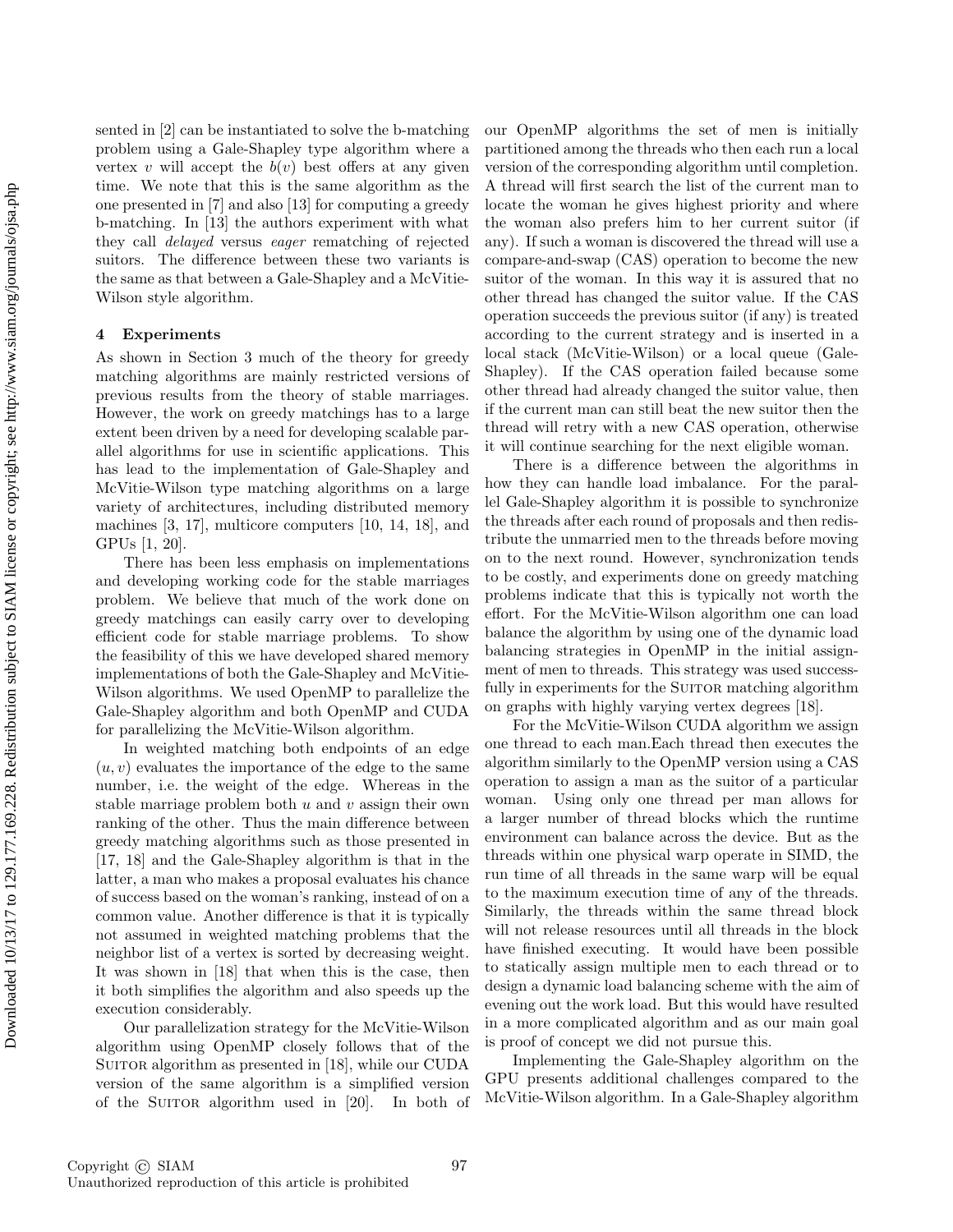Downloaded 10/13/17 to 129.177.169.228. Redistribution subject to SIAM license or copyright; see http://www.siam.org/journals/ojsa.php Downloaded 10/13/17 to 129.177.169.228. Redistribution subject to SIAM license or copyright; see http://www.siam.org/journals/ojsa.php the threads would have to be grouped so that each thread group operates on one common queue, where the size of the group could be either a subset of threads in a warp or all the threads in one thread block. As the number of free men monotonically decreases between rounds, there should initially be more men than threads assigned to the same queue, something that would complicate the algorithm. Also, having several threads operate on one common queue would require synchronization which can be time consuming on the GPU. For this reason we chose not to implement the Gale-Shapley algorithm using CUDA.

As we are not aware of any sufficiently large publicly available data sets for the stable marriage problem, we have designed two different random data sets. The first set has been constructed to be relatively easy to solve, whereas the second set is intended to be more time consuming. We label these sets as easy and hard respectively. Each instance consists of  $n$  men and  $n$ women. In the *easy* data set each man is assigned a random number  $\epsilon \in [0,1]$  and then randomly picks<br>and ranks  $(1 + \epsilon) \ln n$  women. Each woman then and ranks  $(1 + \epsilon) \ln n$  women. ranks exactly the men that ranks her. With this configuration more than 98% of the participants were matched in every final solution and the total number of proposals is at most  $2n \ln n$  with an average of  $n \ln n$ . In the *hard* data set each man has an identical complete random ranking of all the women. Similarly, all woman share the same random ranking of all the men. Thus there will always exist a complete stable solution and the total number number of considered women will always be  $n(n + 1)/2$ . Moreover, in the hard instances there will be contention among the men for obtaining the same set of women, and thus cause substantial synchronization requirements for the parallel algorithms. One obvious difference between the datasets is that the easy instances will require more memory access as each participant has an individual ranking list, while for the hard instances all rankings are stored in two shared vectors of length  $n$ . For each value of  $n$  we have generated 5 instances and for each of these we run each algorithm 3 times. For all timings we take the average of these 15 runs.

The OpenMP algorithms are run on a computer with two Intel Xeon E5-2699 processors and 252 Gbytes of memory. Each processor has 18 cores and runs at 2.30GHz. The GPU is a Tesla K40m with 12 GB of memory, 2880 cores running at 745 MHz and has CUDA compute capability version 3.5. For all parallel algorithms we measure their speedup against the fastest sequential algorithm run on the Intel Xeon machine.

In Figure 1 we present results from the easy instances when n varies from 5M up to 25M in steps of 5M. For the OpenMP algorithms the number of threads is set to 36. For most of these instances the running time stays well below one second. It is only for the  $n = 25M$ instance that the GPU algorithm uses slightly more time than one second. This is also the largest easy instance that could be run on the GPU. For smaller instances the



Figure 1: Running time on the *easy* dataset



Figure 2: Speedup on the easy dataset

GPU algorithm is the fastest one but as the problem size increases it is slowing down compared to the OpenMP algorithms. In general the OpenMP Gales-Shapley algorithm is faster than the OpenMP McVitie-Wilson algorithm with as much as 12%. For this setup one would expect that the graph displaying the time would resemble  $n \ln n$  as the computing resources is the same for each instance. This is most true for the OpenMP algorithms where the time increases close to linearly with  $n$ , whereas the time grows faster than  $n$  for the GPU algorithm. This can be seen further in Figure 2 which shows the speedup of the OpenMP Gale-Shapley algorithm and the GPU McVitie-Wilson algorithm compared to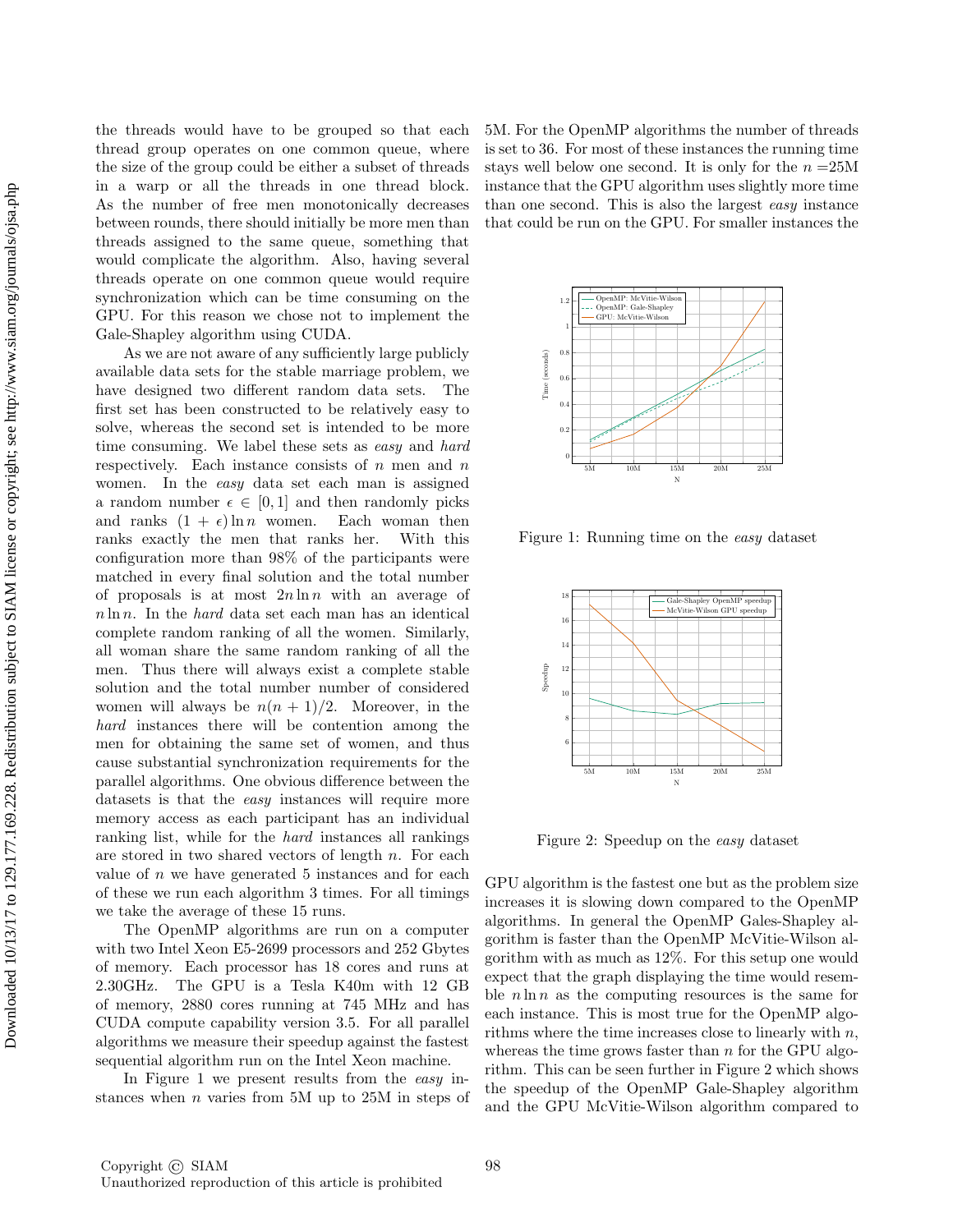the sequential Gale-Shapley algorithm. The OpenMP algorithm gives a constant speedup of about 9, while the speedup of the GPU algorithm starts out at about 17 but then drops sharply as the size of the instances increase. Thus this is most likely due to insufficient memory on the GPU. On these problems the sequential McVitie-Wilson algorithm was on average 27% slower than the sequential Gale-Shapley algorithm.

Figure 3 shows running times of the OpenMP algorithms using 36 threads as  $n$  increases up to 125M. It can be observed that the tendencies for the smaller instances still remain true for the larger ones. We note that the worst running time is only marginally larger than four seconds on the largest instance. Figure 4 shows the speedup of the OpenMP algorithms compared to the sequential Gale-Shapley algorithm for the three largest instances when using  $t = 1, 9, 18, 27$  and 36 threads. The Gale-Shapley algorithm outperforms the McVitie-Wilson algorithm in almost all instances and reaches a speedup of almost 14 on the  $n = 75M$  instance.

Figure 5 shows the running time on hard instances where  $n$  increases from 100K up to 500K. The OpenMP codes are again run using 36 threads. As the dataset only consists of two vectors we can run the problems using all three codes, the only limiting factor being time. Since the total amount of work grows as  $\Theta(n^2)$ on these instances, it is to be expected that they will require more time than the easy ones. From the figure it can be observed that there is little difference in the running time between the Gale-Shapley OpenMP code and the McVitie-Wilson GPU code, which both take close to 250 seconds on the largest instance. However, the McVitie-Wilson OpenMP code performs considerably better, and is a factor of 5 times faster on the largest instance. This difference is also displayed in Figure 6 which gives the speedup of the same instances compared to the sequential McVitie-Wilson algorithm. While the McVitie-Wilson algorithm reaches a speedup of close to 22 when running on the 36 threads, the parallel Gale-Shapley algorithm is never more than a factor of 2.5 faster than the sequential McVitie-Wilson algorithm. For these instances the sequential Gale-Shapley algorithm was on average 109% slower than the sequential McVitie-Wilson algorithm. We believe that some the difference between the OpenMP algorithms can be explained by how the algorithms handle the large number of rejections. While the Gale-Shapley algorithm has to store each rejected man to memory and retrieve a new one, the McVitie-Wilson algorithm can continue working on the rejected man without needing to access relatively slow memory. The poor performance of the McVitie-Wilson GPU algorithm compared to the OpenMP one is most likely due to how the machines



Figure 3: Running time of OpenMP algorithms on large easy instances



Figure 4: Speedup on large easy datasets

handle contention for shared resources. The GPU algorithm utilizes several thousand concurrent threads that, at least initially, will be competing for matching their man with the same set of women. Synchronizing this will lead to a much larger strain on the system compared to that of the relatively low number of threads in the OpenMP algorithm.

Finally, figures 7 and 8 show the number of considered proposals per second for both easy and hard datasets on the OpenMP algorithms. For each instance this number is given as the sum over each man of his ranking of his final partner and then divided by the total time. In sparse graph algorithms this is often referred to as the number of traversed edges per second (TEPS) and is, among other things, used to rank the performance of computers in the Graph500 challenge [8].

For the easy instances the TEPS rate starts out at 10M for one thread and then increases to somewhere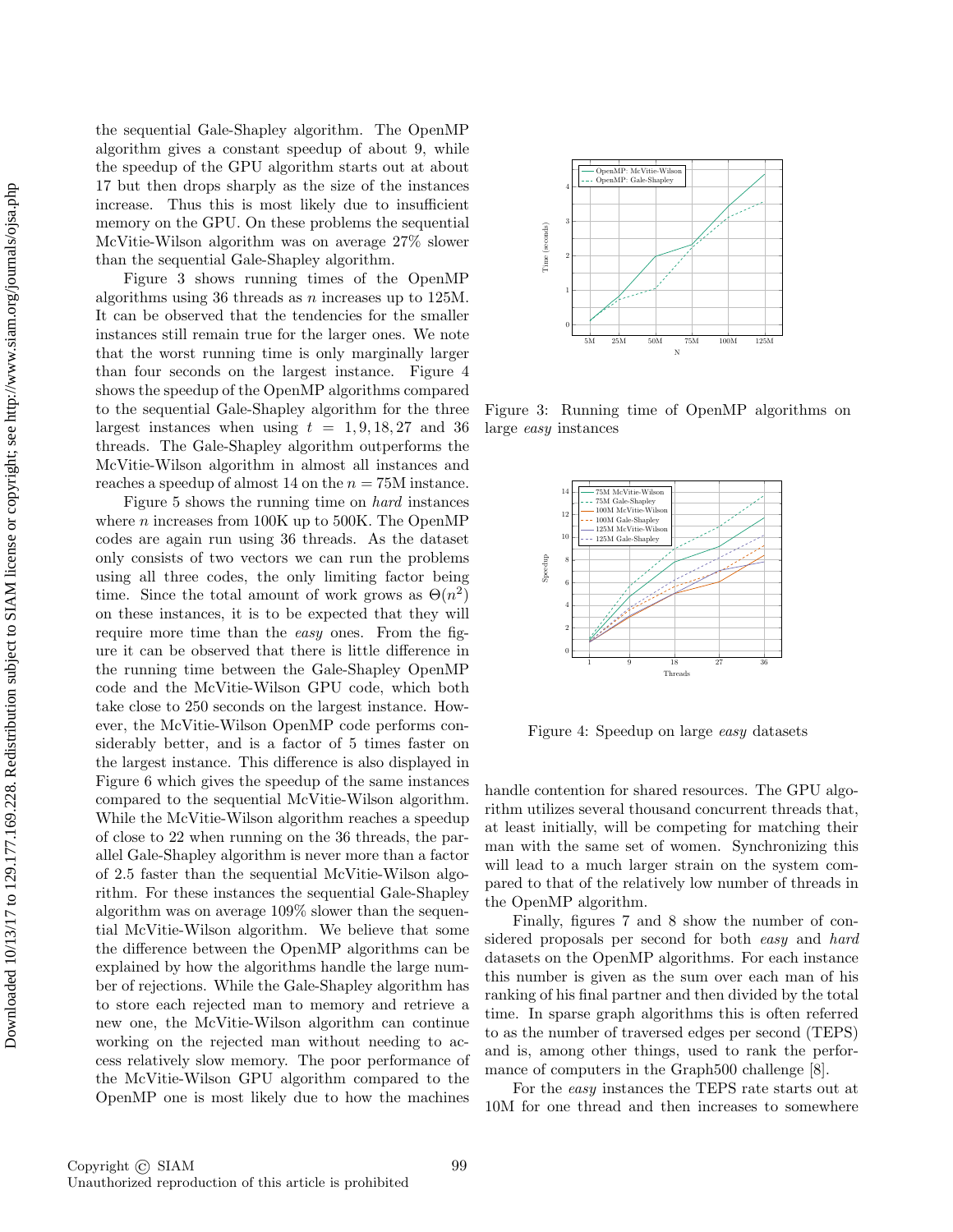

Figure 5: Running time on *hard* datasets



Figure 6: Speedup on *hard* datasets

between 100M to 140M for 36 threads. Thus the efficiency when using 36 threads lies somewhere in the range of 30% to 40%. For the hard instances the TEPS rate for the McVitie-Wilson algorithm starts out at about 150M and increases up to 2.75 billion when using 36 threads for an efficiency rate of about 50%. As already noted the Gale-Shapley algorithm does not scale well on these instances. Comparing the TEPS rate between the easy and the hard instances when using the McVitie-Wilson algorithm on the same number of threads it can be observed that the maximum TEPS rate is more than a factor of 20 larger for the hard instances. This is most likely because the hard instances are not limited by access to memory as the whole dataset only consists of two vectors.

## 5 Conclusion

In his book Manlove [16] lists some of the most noteworthy open problems related to SM. One of these is to de-



Figure 7: TEPS for *easy* datasets



Figure 8: TEPS for *hard* datasets

termine if the SM problem is in the complexity class NC or not, that is, to determine whether the problem can be solved by an algorithm with polylogarithmic running time when using a polynomial number of processes. Efforts at designing such algorithms has mainly resulted in parallel algorithms requiring at least  $n^2$  processes, and are thus mainly of theoretical interest [6, 25].

We are only aware of one previous attempt at implementing a parallel version of the Gale-Shapley algorithm and this did not result in any speedup [24]. Quinn [23] argues that one cannot expect a large speedup from a parallel Gale-Shapley style algorithm in practice as the algorithm cannot run faster than the maximal number of proposals made by any one man. We note that for a random instance the average number of proposals made by each man is in fact  $O(\log n)$ .

While the question of developing asymptotically faster parallel algorithms than those presented in Section 4 is of interest from a theoretical point of view,